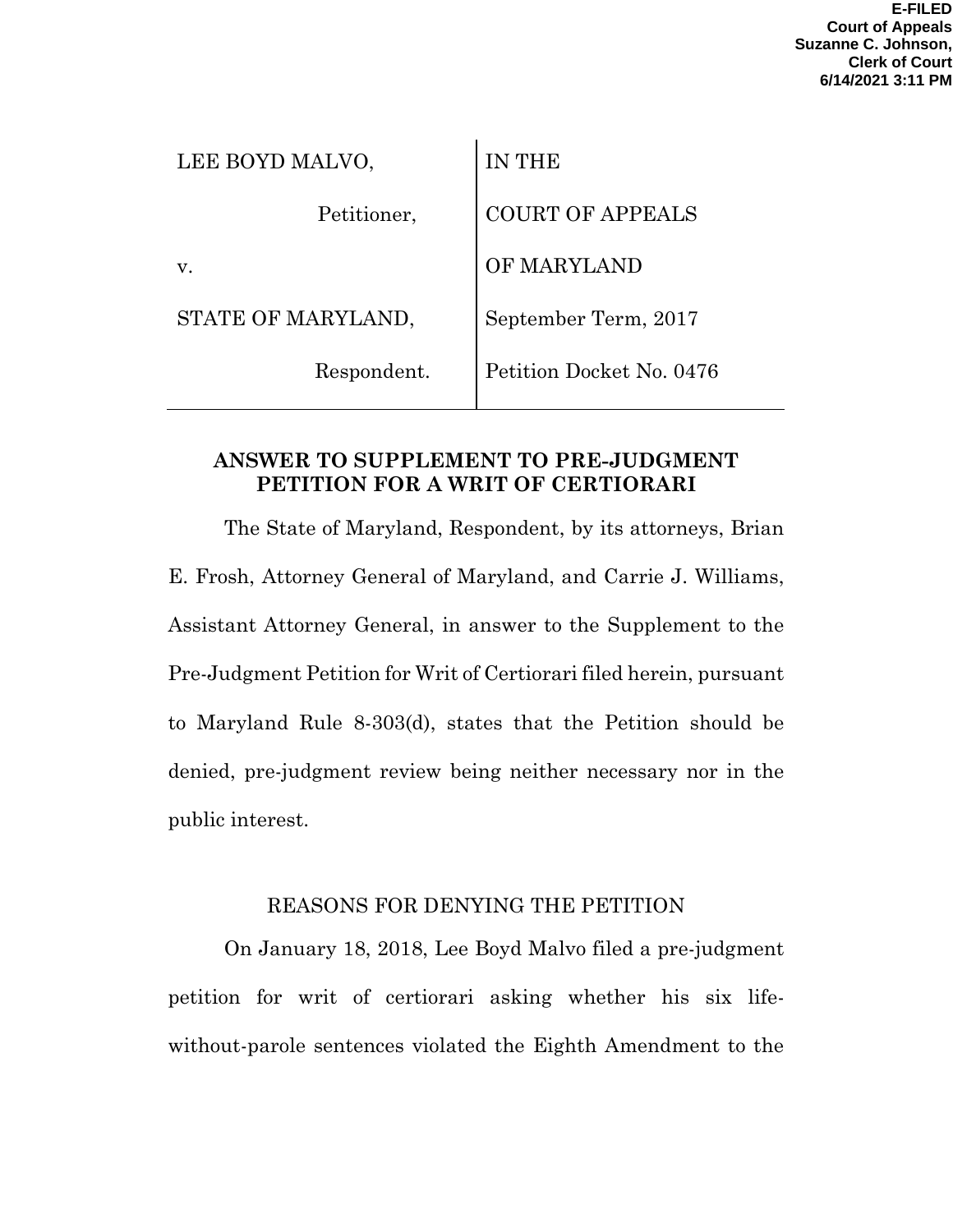United States Constitution and/or Article 25 of the Maryland Declaration of Rights. In his petition, he argued that certiorari review should be granted because his case "raises important questions about the constitutionality of juvenile life without parole sentences," namely, (1) whether *Miller v. Alabama*, 567 U.S. 460 (2012), applies to Maryland's discretionary sentencing scheme and, if so, how *Miller* should be applied in Maryland; and (2) whether sentencing a juvenile to life without parole violates Article 25 of the Maryland Declaration of Rights. (Cert. Pet. at 9- 11).

Since Malvo filed his petition, the legal landscape for defendants serving life without parole for crimes committed as juveniles has changed substantially. In August of 2018, this Court decided *Carter v. State*, 461 Md. 295, 317 (2018), which held that, unless a sentencing court conducts an individualized sentencing hearing that takes into account the defendant's youth and concludes that the defendant is incorrigible, the Eighth Amendment requires that juvenile offenders be given a "meaningful opportunity to obtain release" based on "demonstrated maturity and rehabilitation." On April 22, 2021,

2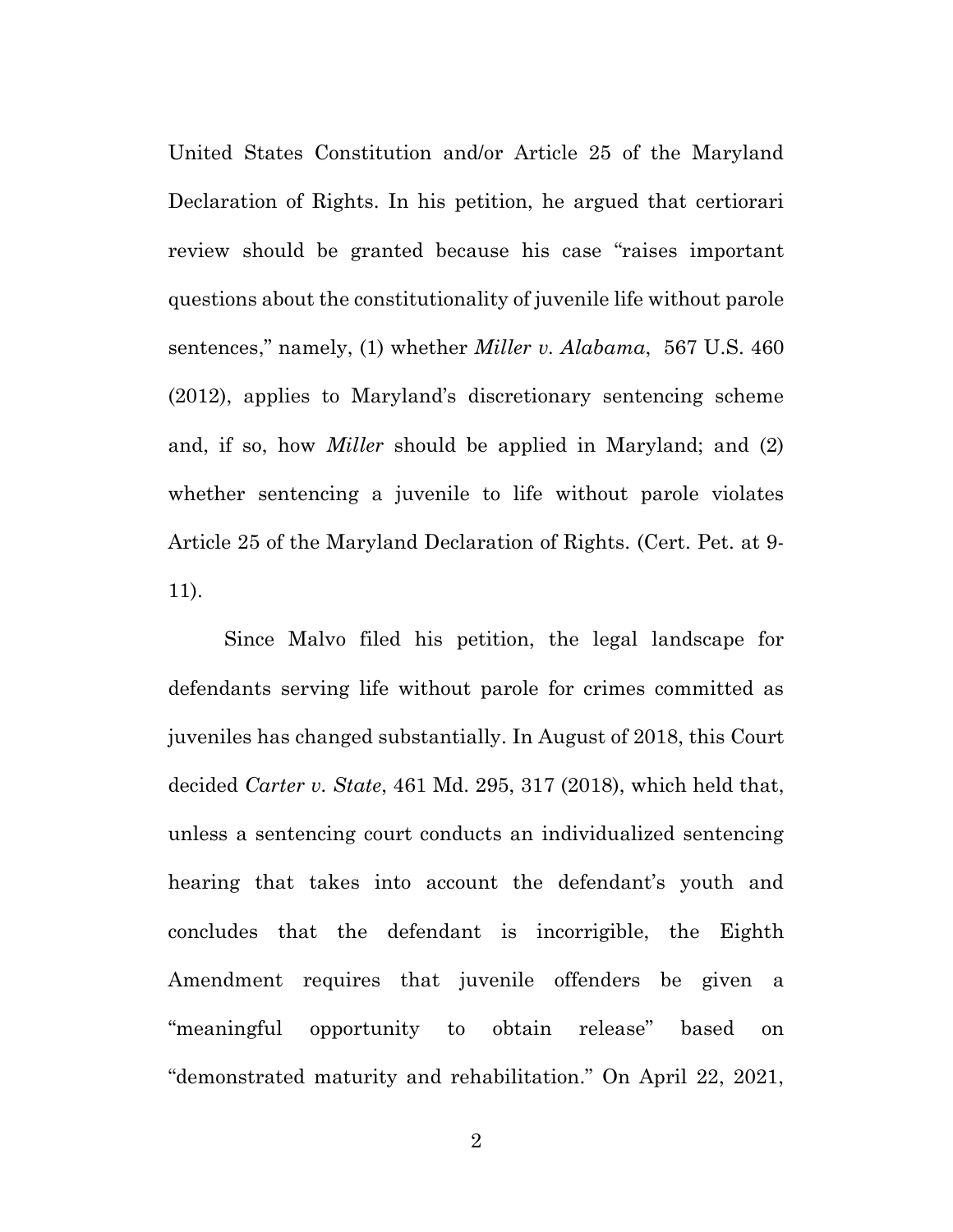the Supreme Court of the United States held that a separate factual finding of permanent incorrigibility is not required under the Eighth Amendment. *Jones v. Mississippi*, 141 S.Ct. 1307, 1314 (2021). This Court need not consider the effect of the *Jones* opinion on *Carter*, however, because the Juvenile Restoration Act effectively eliminates life without parole for juveniles in Maryland.

In April of this year, the General Assembly provided just such a meaningful opportunity for release for *all* inmates serving sentences for crimes committed as juveniles. The Juvenile Restoration Act prospectively abolishes life without parole for juveniles and provides persons sentenced for crimes committed as juveniles prior to October 1, 2021, an opportunity to seek a modification of their sentence after they have served 20 years' incarceration. *See* Juvenile Restoration Act, 2021 Md. Laws Ch. 61 (S.B. 494). These two legal developments resolve Malvo's claim that his sentence is illegal.

In a supplement to his pre-judgment petition, Malvo argues that, notwithstanding the change in the law, this Court should grant review for three reasons: (1) *Carter* requires that juvenile offenders serving life without parole "'must be resentenced'"; (2)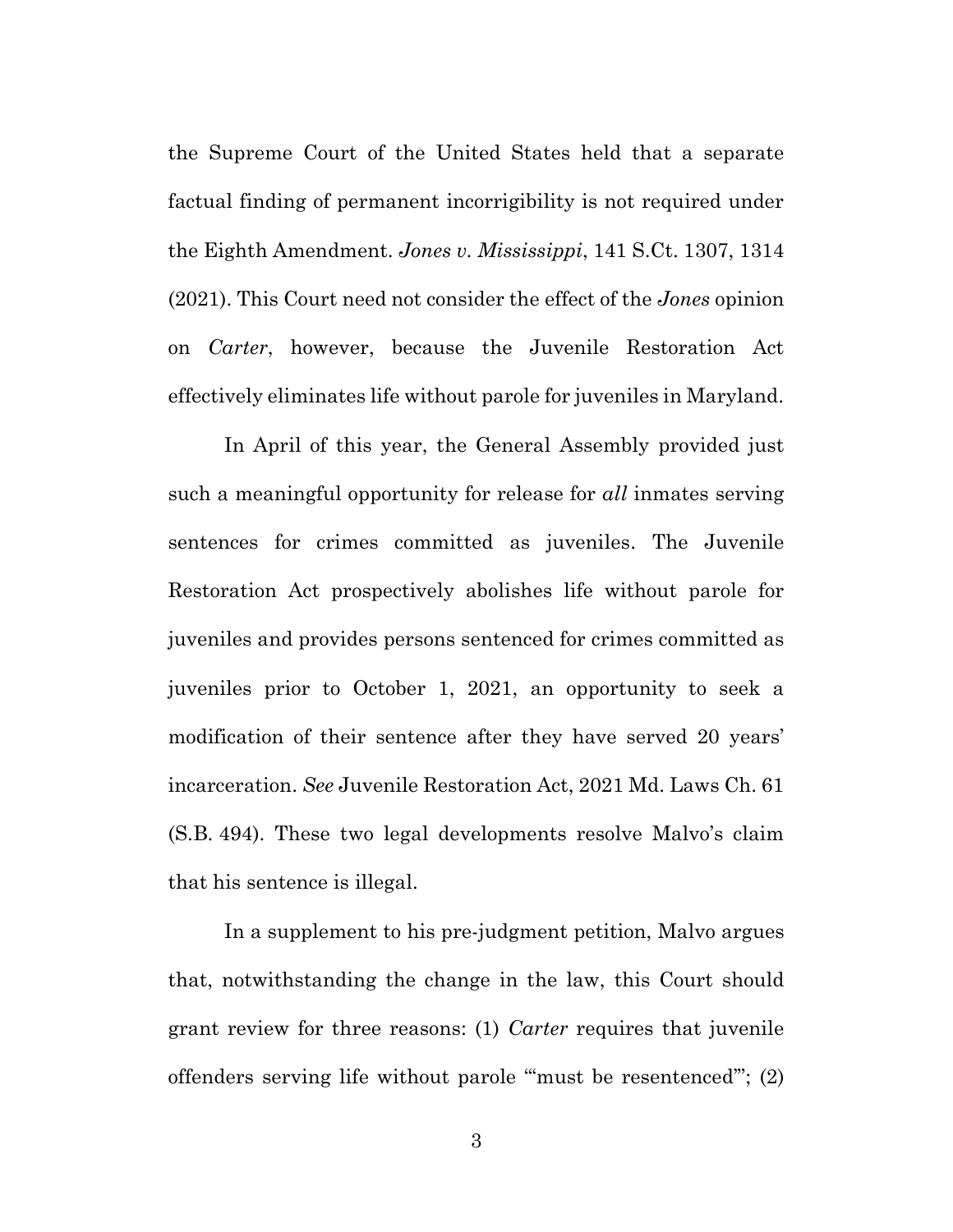juveniles serving life without parole "should not have to wait 20 years for a sentence-reduction hearing"; and (3) the argument that juvenile life without parole is a cruel or unusual sentence under Article 25 is "even stronger" now that the legislature has abolished life without parole for juvenile offenders. (Supp. Cert. Pet. 14-16).

Malvo's explanations as to why his claim is still viable fall flat. First, *Carter* does not suggest that all juvenile life without parole defendants are entitled to resentencing. Second, whether 20 years is "too long" to wait before juvenile offenders are given a meaningful opportunity for release is not a constitutional claim or any claim cognizable for this Court's review. Third and finally, whether sentencing a defendant to life without parole for crimes committed as a juvenile is cruel or unusual under Article 25 of the Maryland Declaration of Rights is, practically speaking, moot in light of the passage of the Juvenile Restoration Act.

### **A.** *Carter* **does not require resentencing for all juvenile offenders serving life without parole.**

Malvo claims that *Carter* recognized "in dicta" that all defendants serving life without parole for crimes committed as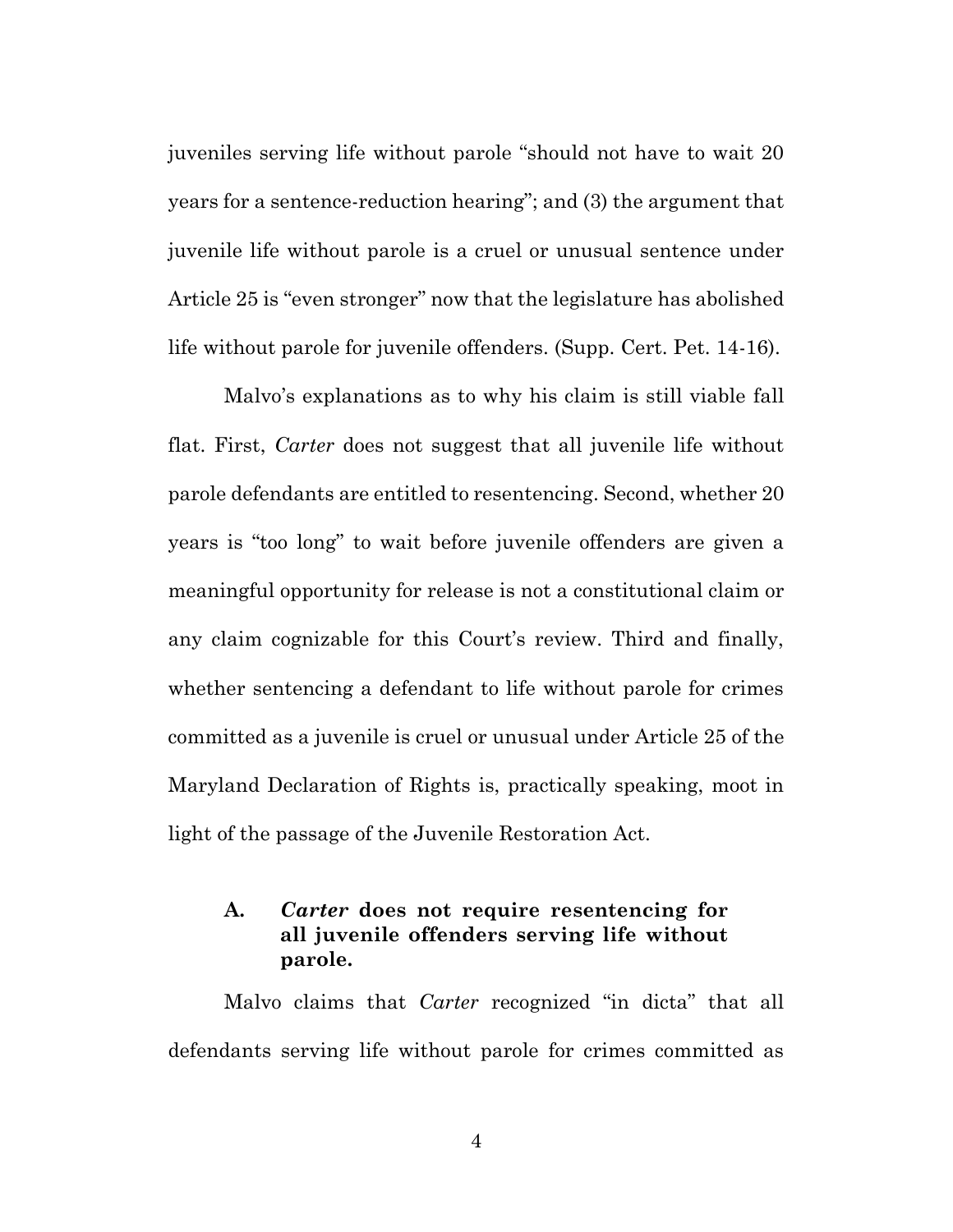juveniles "'must be resentenced' and given an 'individualized sentencing hearing to consider whether' they are incorrigible." (Cert. Pet. Supp. at 15). This Court should grant certiorari review, Malvo contends, to clarify that *Jones* did not change this resentencing requirement. (Cert. Pet. Supp. at 15).

Malvo misreads *Carter*. *Carter*'s discussion of the constitutional limits on juvenile offenders relies solely on Supreme Court jurisprudence. In the section entitled "Limitation on sentencing juvenile homicide offenders to life without parole," this Court described the Supreme Court's decision in *Miller v. Alabama*, 567 U.S. 460 (2012) as a "synthesis" of two principles: (1) children are constitutionally different for purposes of sentencing; and (2) "individualized sentencing is required *before imposing harsh and immutable sentences*." *Carter*, 461 Md. at 312 (emphasis added).

In the next section, titled "Limitations on life without parole for juvenile offenders apply retroactively," this Court noted that the Supreme Court in *Montgomery v. Louisiana*, 136 S. Ct. 718 (2016), "discussed how a postconviction court might resolve a claim under *Miller*." *Carter*, 461 Md. at 313. This Court explained: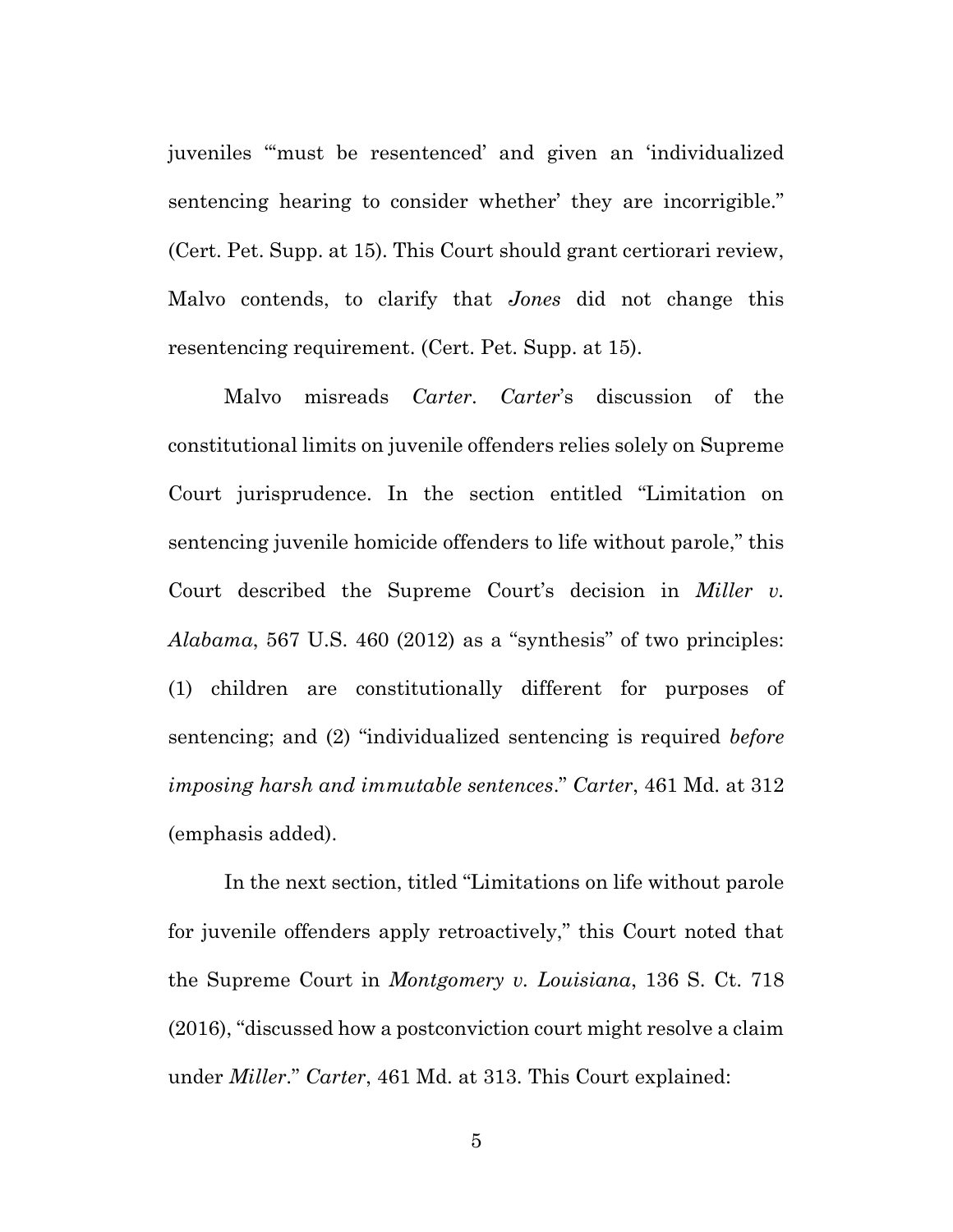The [Supreme] Court stated that giving *Miller* retroactive effect did not require a state to relitigate the sentence, much less the conviction, in a case in which a juvenile homicide offender received a sentence of life without parole. *The Court stated that compliance with* Miller *could be accomplished either by resentencing the defendant or by permitting that defendant to be considered for parole.* [*Montgomery*,] 36 S.Ct. at 736. The Court reiterated that "prisoners who have shown an inability to reform will continue to serve life sentences." *Id*. However, "prisoners like Montgomery must be given the opportunity to show their crime did not reflect irreparable corruption; and, if it did not, their hope for some years of life outside prison walls must be restored." *Id*. at 736-37.

*Carter*, 461 Md. at 313-14 (emphasis added).

Even assuming that *Carter*'s analysis of the *Miller/Montgomery* decisions is unaffected by the Supreme Court's subsequent pronouncement in *Jones*, *Carter* is clear that resentencing is not required for every person serving life without parole for crimes committed as a juvenile. According to this Court in *Carter*, compliance with *Miller* can be accomplished either by a resentencing "or by permitting [the] defendant to be considered for parole." *Id*. at 313-14. The Juvenile Restoration Act provides at least as meaningful an opportunity for release as eligibility for parole provides. Thus, with the passage of the Act, all Maryland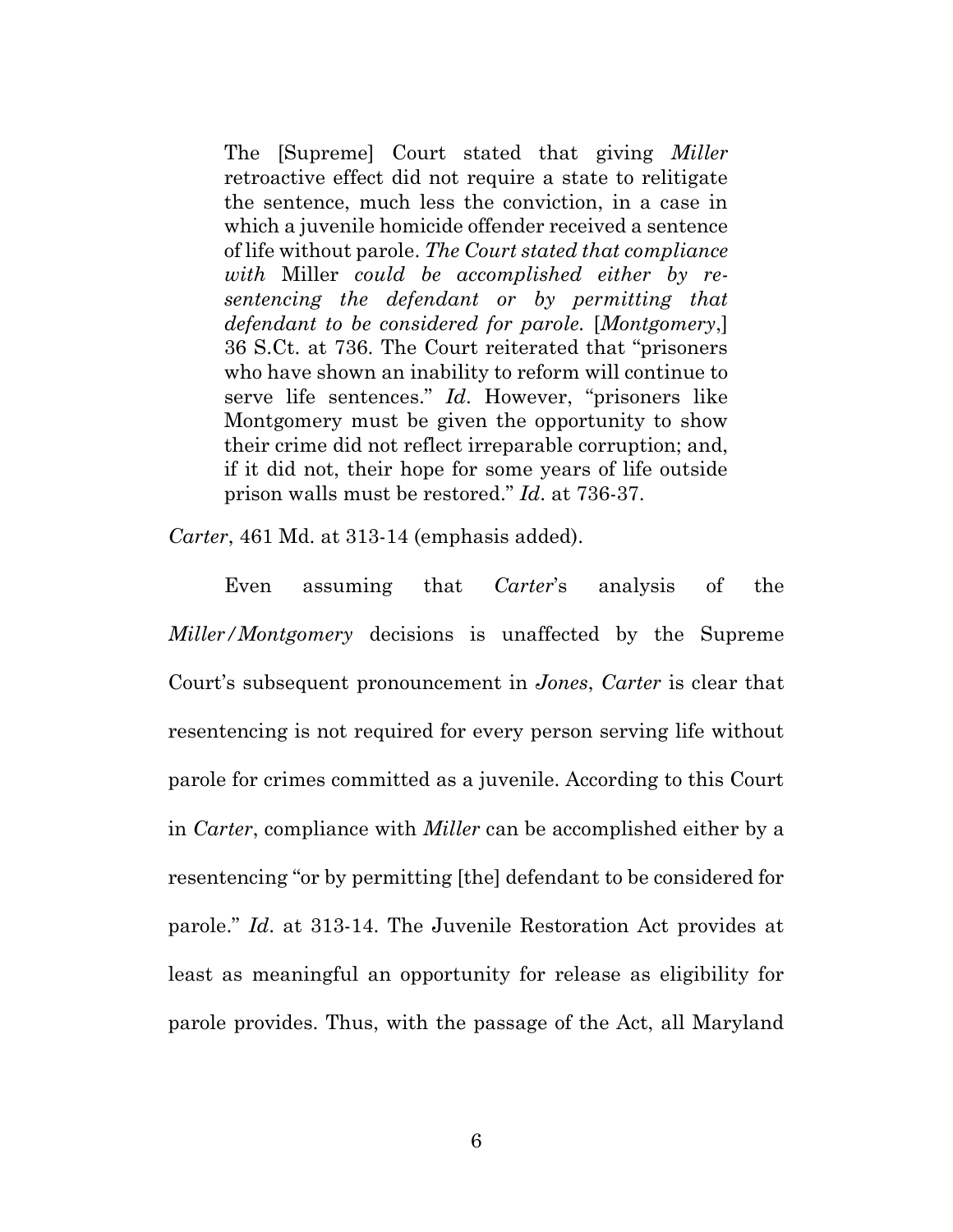sentences are now in compliance with *Carter*'s interpretation of *Miller/Montgomery*. Further review of the issue is unnecessary.

#### **B. Malvo's claim that 20 years is "too long to wait" is not a cognizable legal claim.**

Malvo argues that the passage of the Juvenile Restoration Act does not resolve his claim because defendants serving life without parole for crimes committed as juveniles "should not have to wait 20 years for a sentence-reduction hearing[.]" (Supp. Cert. Pet. at 15). Malvo's opinion that juvenile offenders should be able to seek release before they have served 20 years' incarceration is not a constitutional claim or a cognizable claim of sentence illegality. **<sup>1</sup>** The Juvenile Restoration Act provides defendants serving life without parole for crimes committed as juveniles a meaningful opportunity for release. So long as that opportunity comes before the sentence is one of de facto life, the sentence is

**<sup>1</sup>** Nor is Malvo's contention that, because he is serving a life sentence for murder in Virginia, he may never be eligible for a sentence reduction hearing in Maryland. (Supp. Cert. Pet. at 10-11). Malvo was convicted of murdering multiple people in two states. The fact that he is obligated to serve his Virginia sentence before beginning his sentence in Maryland does not render his Maryland sentence unconstitutional.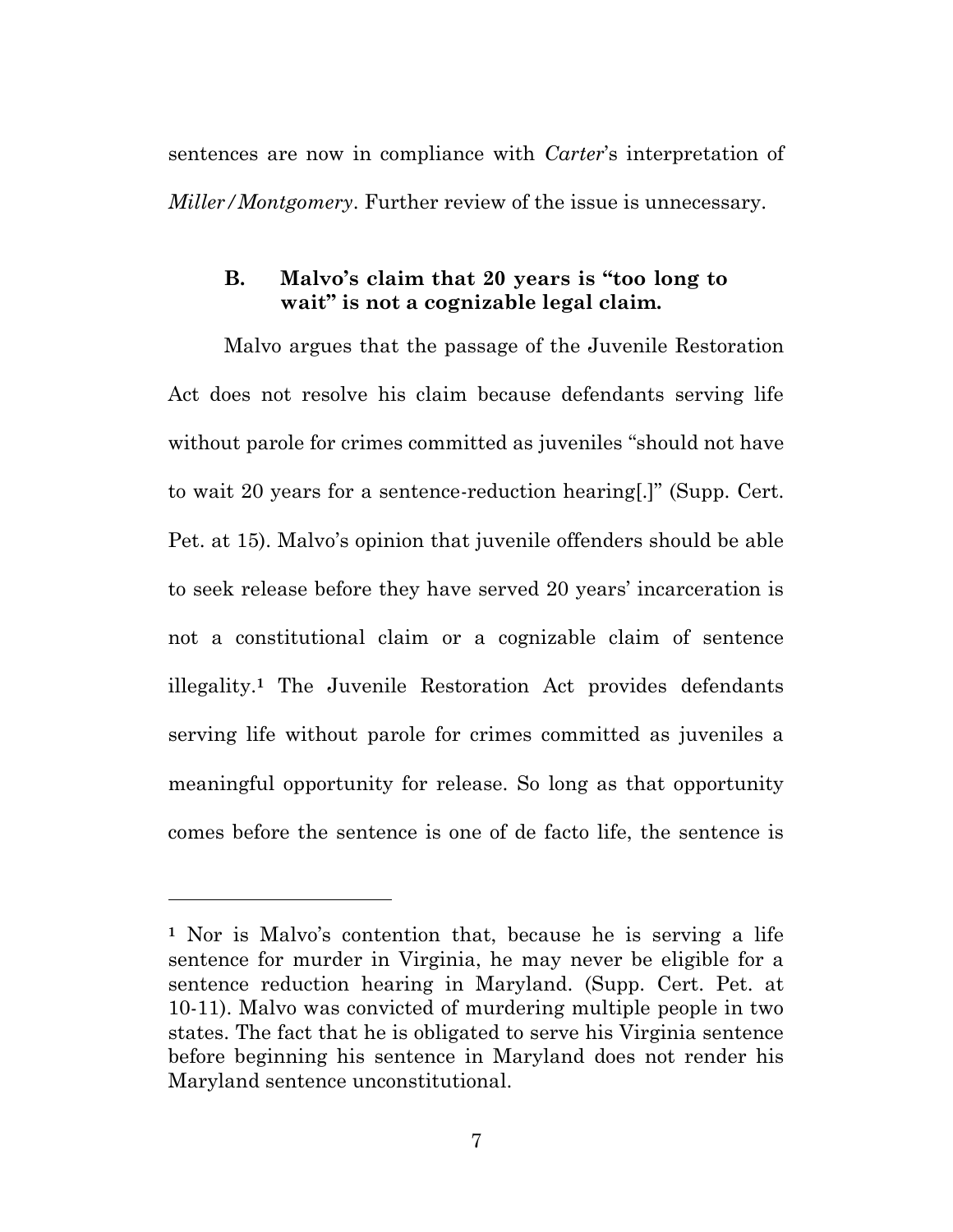legal and constitutional. *See Carter*, 461 Md. at 347-356 (discussing when a term of years sentence must be considered a de facto sentence of life without parole). How long a defendant must wait before being eligible to seek modification based on maturity and rehabilitation is a policy question not appropriate for this Court's review.

# **C. Whether juvenile life without parole is cruel or unusual under Article 25 of the Maryland Declaration of Rights is moot in light of the passage of the Juvenile Restoration Act.**

Lastly, Malvo asks this Court to grant certiorari and consider whether juvenile life without parole is a cruel or unusual sentence under Article 25 of the Declaration of Rights. Because the General Assembly has abolished life without parole for crimes committed as a juvenile, Malvo claims, the argument that this sentence "no longer comports with contemporary standards of decency" is even stronger than before the passage of the Act. (Supp. Cert. Pet. at 16).

Even if Malvo is correct about the effect the Juvenile Restoration Act has on the Article 25 analysis, review is not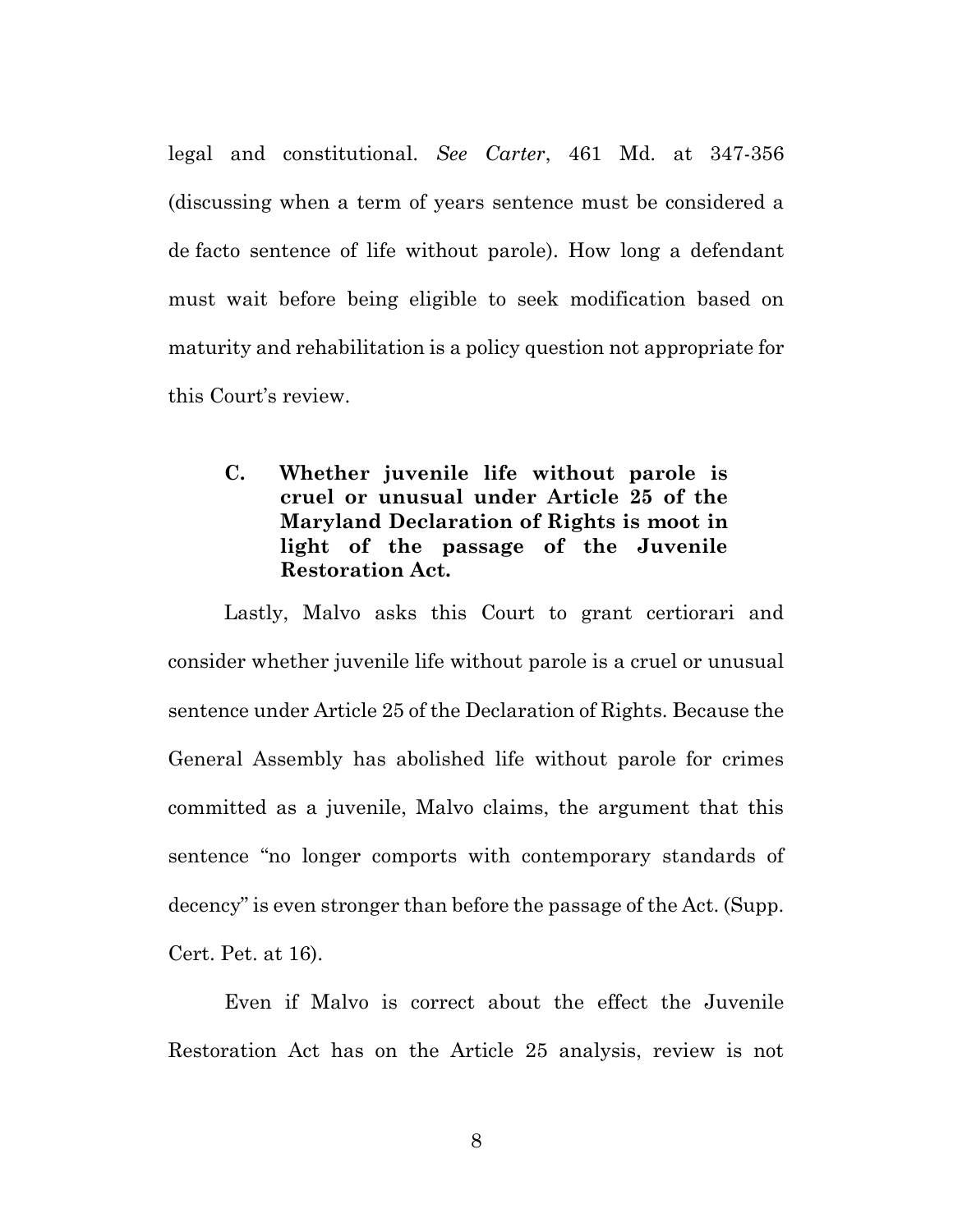necessary because, practically speaking, as of October 1, 2021, no one in Maryland will be serving life without parole for crimes committed as a juvenile. As discussed above, the Act abolishes life without parole for juveniles prospectively, and provides a meaningful opportunity for release to those inmates currently serving life without parole for crimes committed as juveniles. There is no need for this Court to review the constitutionality of a sentence that, practically speaking, no longer exists.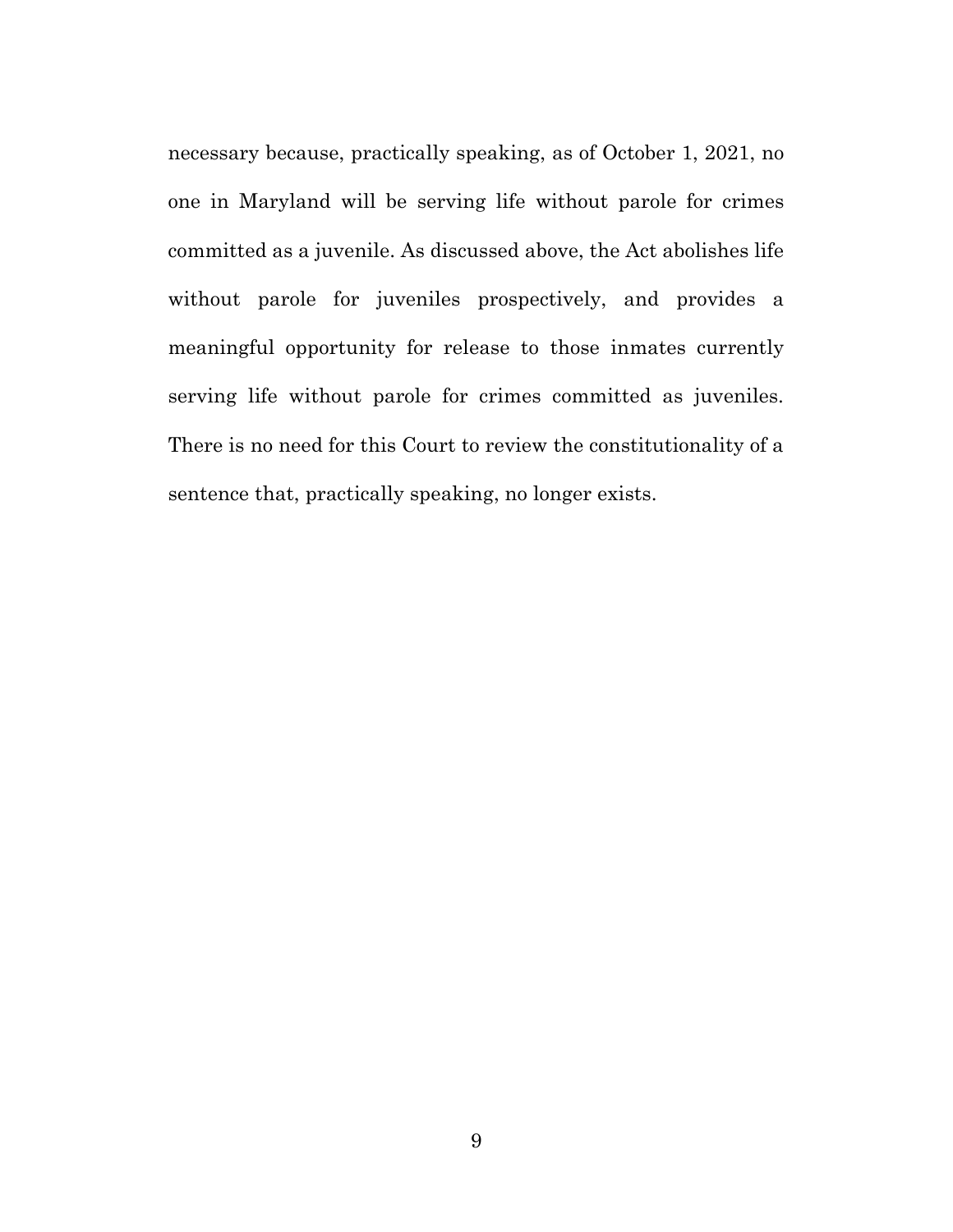#### **CONCLUSION**

For the reasons set forth above and in the original answer to Malvo's Pre-judgment Petition for Writ of Certiorari, The State of Maryland respectfully asks the Court to deny the petition.

Dated: June 14, 2021 Respectfully submitted,

BRIAN E. FROSH Attorney General of Maryland

*/s/ Carrie J. Williams* CARRIE J. WILLIAMS Assistant Attorney General CPF No. 0312170241

Office of the Attorney General Criminal Appeals Division 200 Saint Paul Place Baltimore, MD 21202 (410) 576-6422 cwilliams@oag.state.md.us

Counsel for Respondent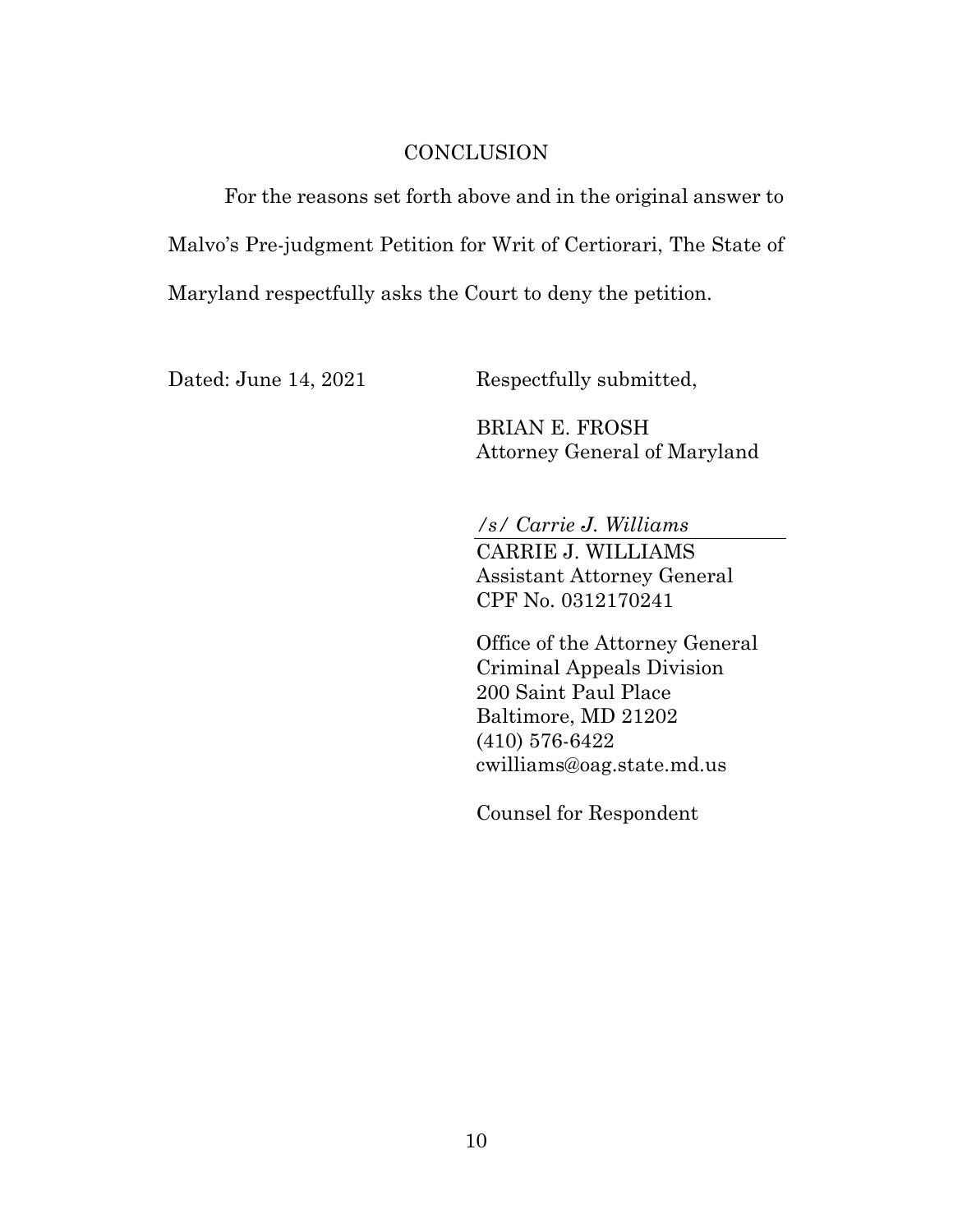# CERTIFICATION OF WORD COUNT AND COMPLIANCE WITH THE MARYLAND RULES

This filing was printed in 13-point Century Schoolbook font; complies with the font, line spacing, and margin requirements of Maryland Rule 8-112; and contains 1,557 words.

*/s/ Carrie J. Williams*

CARRIE J. WILLIAMS Assistant Attorney General CPF No. 0312170241

Counsel for Respondent